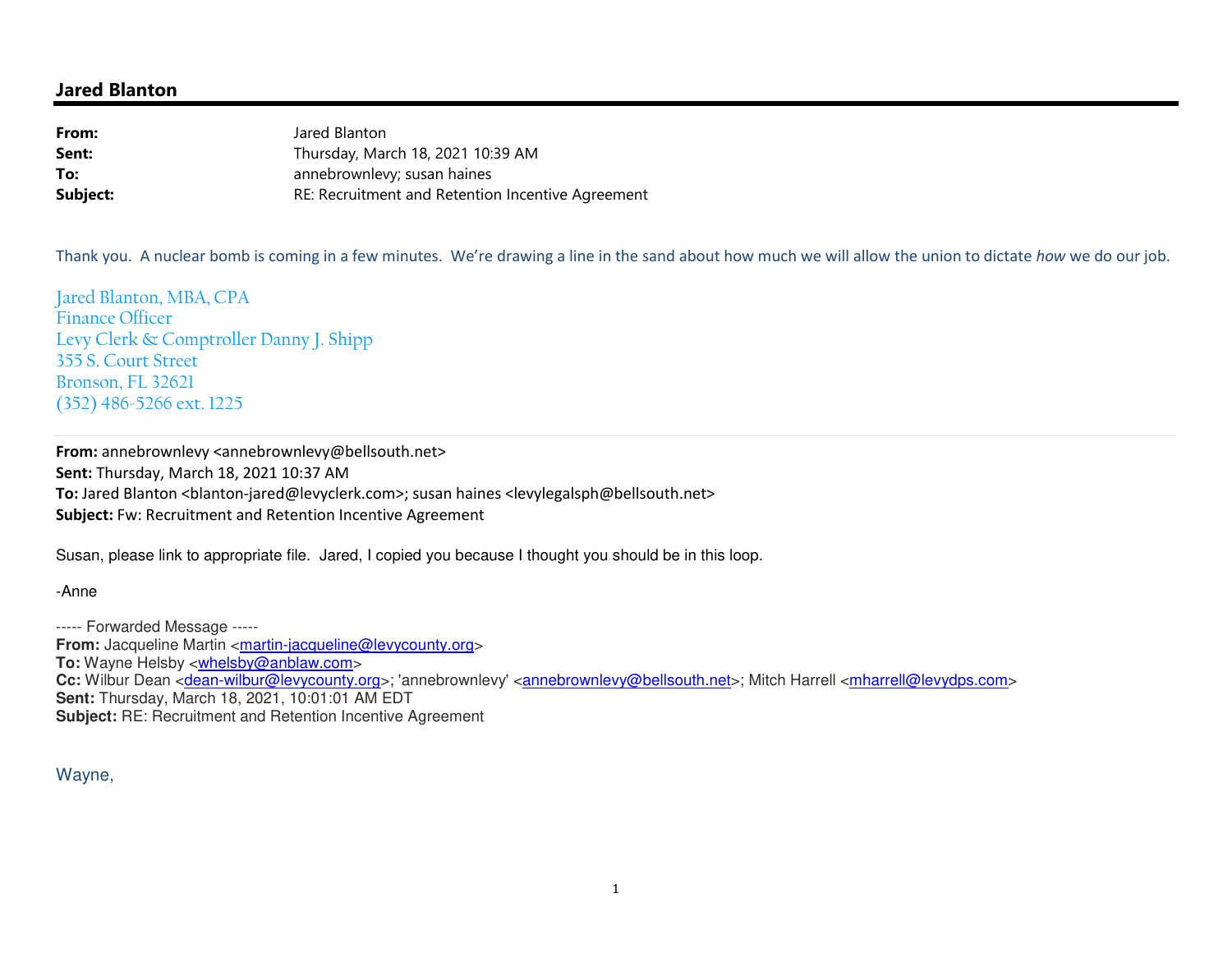Please see attached email from Katy and an opinion by Jared. We had a few employees receive Recruitment and Retention Incentive Pay with their payroll check today. The attached email is the lastest communication with Katy.

It was the intent of the Board that Incentive check would be separate. What are your thoughts?

## Jacqueline Martin

Human Resource Manager

Levy County Commission

(352)486-5219

(352)486-5167 fax

martin-jacqueline@levycounty.org

The information in this email transmission may be considered privileged and confidential. If you are not the intended recipient, not the employee or agent responsible for delivering it to the intended recipient, you are hereby notified that any dissemination or copying of this transmission (including any attachments) is strictly prohibited. If you have received this email in error, please notify the sender by email reply.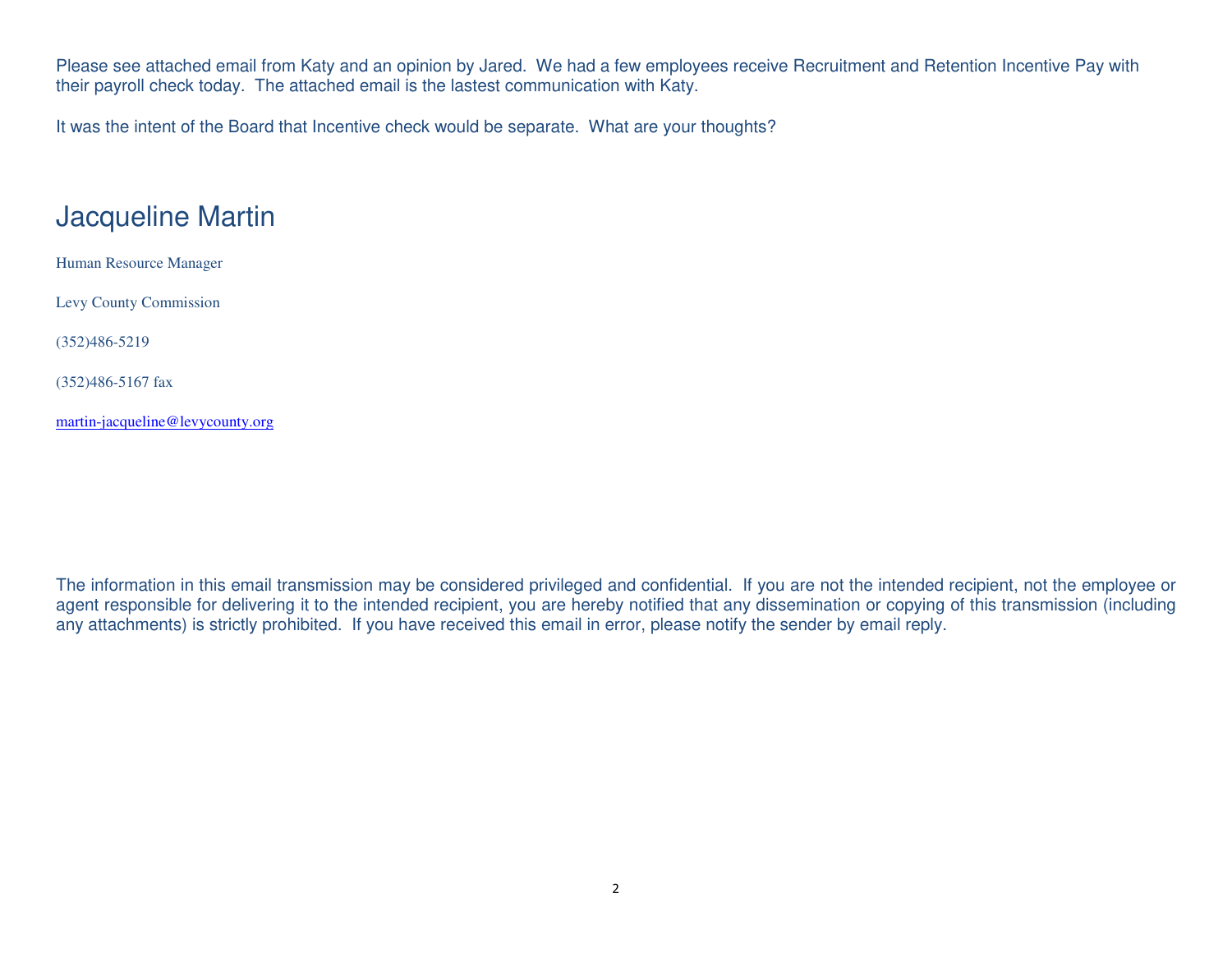**From:** Wayne Helsby <WHelsby@anblaw.com> **Sent:** Friday, December 4, 2020 7:56 AM To: Wilbur Dean <dean-wilbur@levycounty.org>; Anne Brown <annebrownlevy@bellsouth.net>; 'Alesha Rinaudo' <Aarnold@levydps.com>; 'Mitch Harrell' <mharrell@levydps.com> **Cc:** Jacqueline Martin <*martin-jacqueline@levycounty.org>*; 'Susan Haines' <levylegalsph@bellsouth.net> **Subject:** Re: Recruitment and Retention Incentive Agreement

Anne. I was involved in drafting these agreements, so they are good with me, including the changes you made. I have read the email threads about how to accomplish execution of the agreements, etc. and I am good with whatever process works for you all.

Let me know if you need any more input from me. Thanks!

Get Outlook for iOS

**From:** Wilbur Dean <dean-wilbur@levycounty.org> **Sent:** Thursday, December 3, 2020 7:15:37 PM **To:** Anne Brown <annebrownlevy@bellsouth.net>; 'Alesha Rinaudo' <Aarnold@levydps.com>; 'Mitch Harrell' <mharrell@levydps.com> **Cc:** Wayne Helsby <WHelsby@anblaw.com>; Jacqueline Martin <martin-jacqueline@levycounty.org>; 'Susan Haines' <levylegalsph@bellsouth.net> **Subject:** RE: Recruitment and Retention Incentive Agreement

Yes it was discussed at length.

Sent from my Verizon, Samsung Galaxy smartphone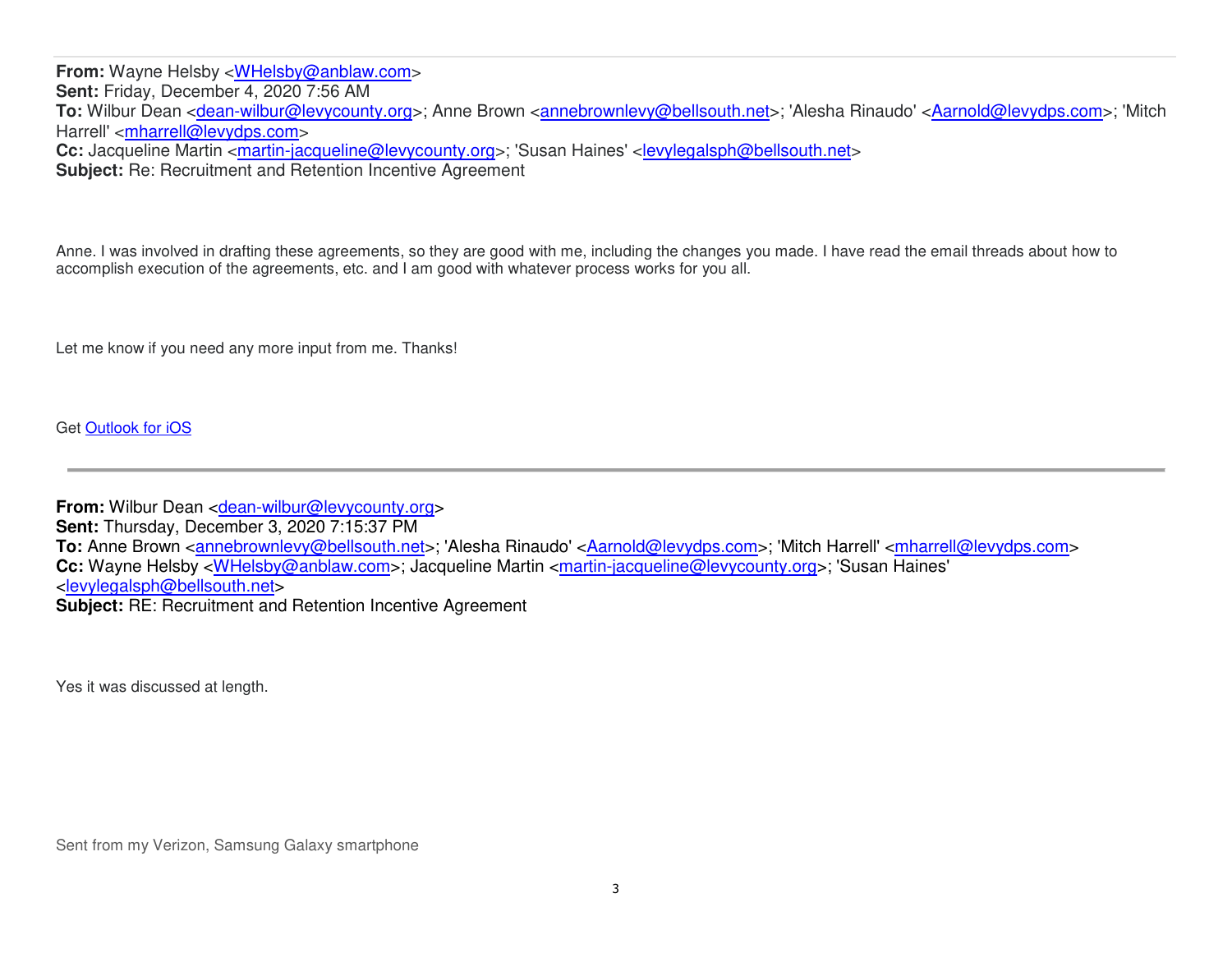-------- Original message --------

From: Anne Brown <annebrownlevy@bellsouth.net>

Date: 12/3/20 5:10 PM (GMT-05:00)

To: 'Alesha Rinaudo' <Aarnold@levydps.com>, Wilbur Dean <dean-wilbur@levycounty.org>, 'Mitch Harrell' <mharrell@levydps.com>

Cc: 'Wayne Helsby' <WHelsby@anblaw.com>, Jacqueline Martin <martin-jacqueline@levycounty.org>, 'Susan Haines' <levylegalsph@bellsouth.net>

Subject: RE: Recruitment and Retention Incentive Agreement

As long as the term is one that everyone understands (and it sounds like it is), we can leave it as a P2. Were there any other comments on the other changes that I proposed? Are they ok with you all?

Also, I got a response from Wayne that he is out till next week - did he get a chance to have input on these agreements before you sent them to me?

It also sounds like the resolution approving the agreement forms and granting authority to Mitch is the way everyone wants to go. Do you have a target BCC meeting for the MOU and approval of the final agreement forms? I know that the union may have comments or changes they may want to see to the agreement forms, so we are likely not at a point where we have finals of those, but I could get started on a resolution in anticipation that we will end up with final versions soon.

Just let me know. Thanks, -Anne

Anne Bast Brown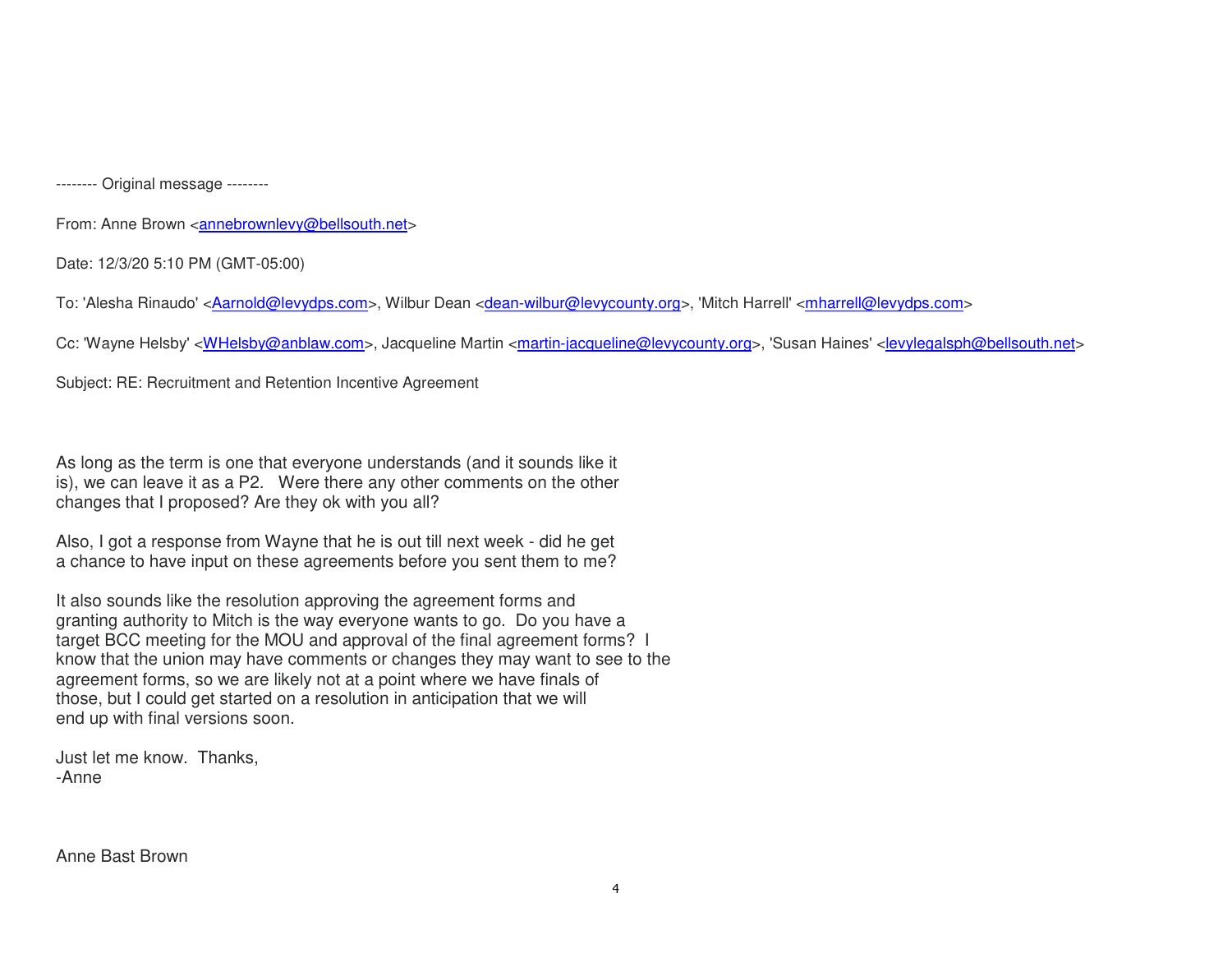Levy County Attorney 612 East Hathaway Avenue Bronson, FL 32621 (352) 486-3389 (352) 486-3393 (fax) annebrownlevy@bellsouth.net

Under Florida law, email addresses are public records. Your e-mail communications may therefore be subject to public disclosure. If you do not want your email address released in response to a public records request, do not send electronic mail to this entity. Instead, you may contact this office by phone. The information contained in this email may be privileged and confidential information intended only for the entity to which it is addressed. If you are not the intended recipient, you are hereby notified that any use, dissemination, distribution, copying or taking action in reliance upon this email is strictly prohibited. If you have received this email in error, please immediately notify the sender and delete this email entirely.

-----Original Message----- From: Alesha Rinaudo [mailto:Aarnold@levydps.com] Sent: Thursday, December 03, 2020 4:06 PM To: Anne Brown; 'Wilbur Dean'; Mitch Harrell Cc: 'Wayne Helsby'; 'Jacqueline Martin'; 'Susan Haines' Subject: RE: Recruitment and Retention Incentive Agreement

We could use "Cleared Paramedic" rather than P2; a P2 is simply a cleared medic. We use the term P1 for a transitional Paramedic who has their state license but hasn't yet been cleared by the MD.

Just my input for what it's worth - I think having the BOCC approve the forms and getting authorization for someone else to sign them (Wilbur or Chief) would be the route to go!

Thanks for getting this back to us so quickly!

Alesha Rinaudo Assistant to the Director Levy County Department of Public Safety PO Box 448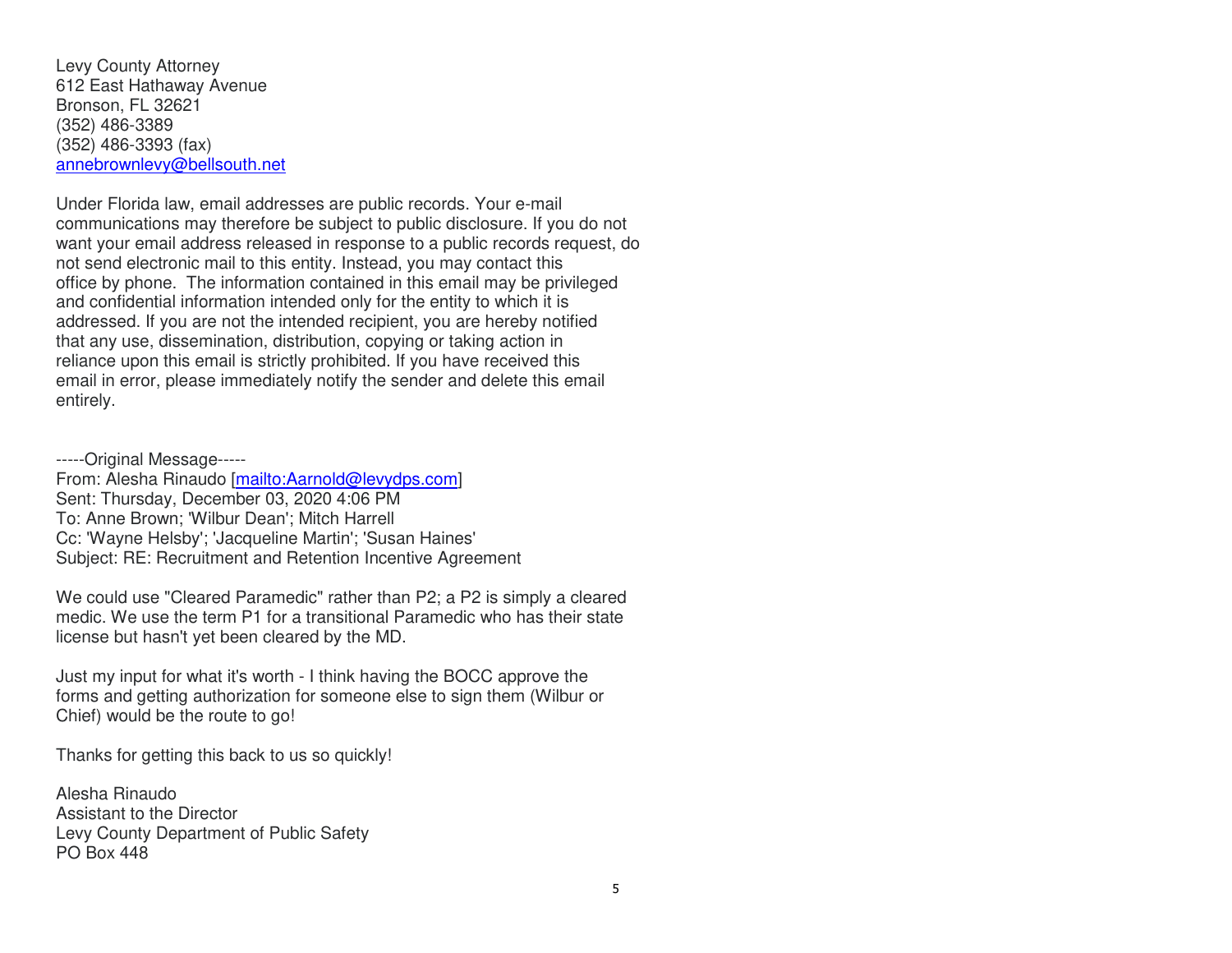Bronson FL 32621-0448 O: 352-486-5209 F: 352-486-5401 aarnold@levydps.com

-----Original Message----- From: Anne Brown <annebrownlevy@bellsouth.net> Sent: Thursday, December 3, 2020 4:02 PM To: Alesha Rinaudo <*Aarnold@levydps.com>*; 'Wilbur Dean' <dean-wilbur@levycounty.org>; Mitch Harrell <mharrell@levydps.com> Cc: 'Wayne Helsby' <WHelsby@anblaw.com>; 'Jacqueline Martin' <martin-jacqueline@levycounty.org>; 'Susan Haines' <levylegalsph@bellsouth.net> Subject: RE: Recruitment and Retention Incentive Agreement

One other question that I have on these agreements, which includes an offer for streamlining the process for approval of this agreements in the future. When we have final versions of these EMT and PM agreements, you can have the BCC approve the form agreements and authorize the Chair or the County Coordinator (or any County employee) to sign the final agreements with the individual employees, provided there are only formal (and not substantive) changes to the final agreements. That way, you won't have to take each individual agreement to the BCC for approval.

If you want to go that route, I will be happy to prepare a resolution approving the form agreements and authorizing whoever you propose as the person to sign the agreements on behalf of the BCC. Then, you can just take the resolution to the BCC once with the MOU. The form agreements would need an additional change to the signature line for the County in that they should reflect the title of whoever you want to have the BCC authorize to sign these.

Wilbur and Mitch, please let me know if you want to use this process and, if so, who you would propose to be the person/title for the BCC to grant authority to sign the agreements.

-Anne

Anne Bast Brown Levy County Attorney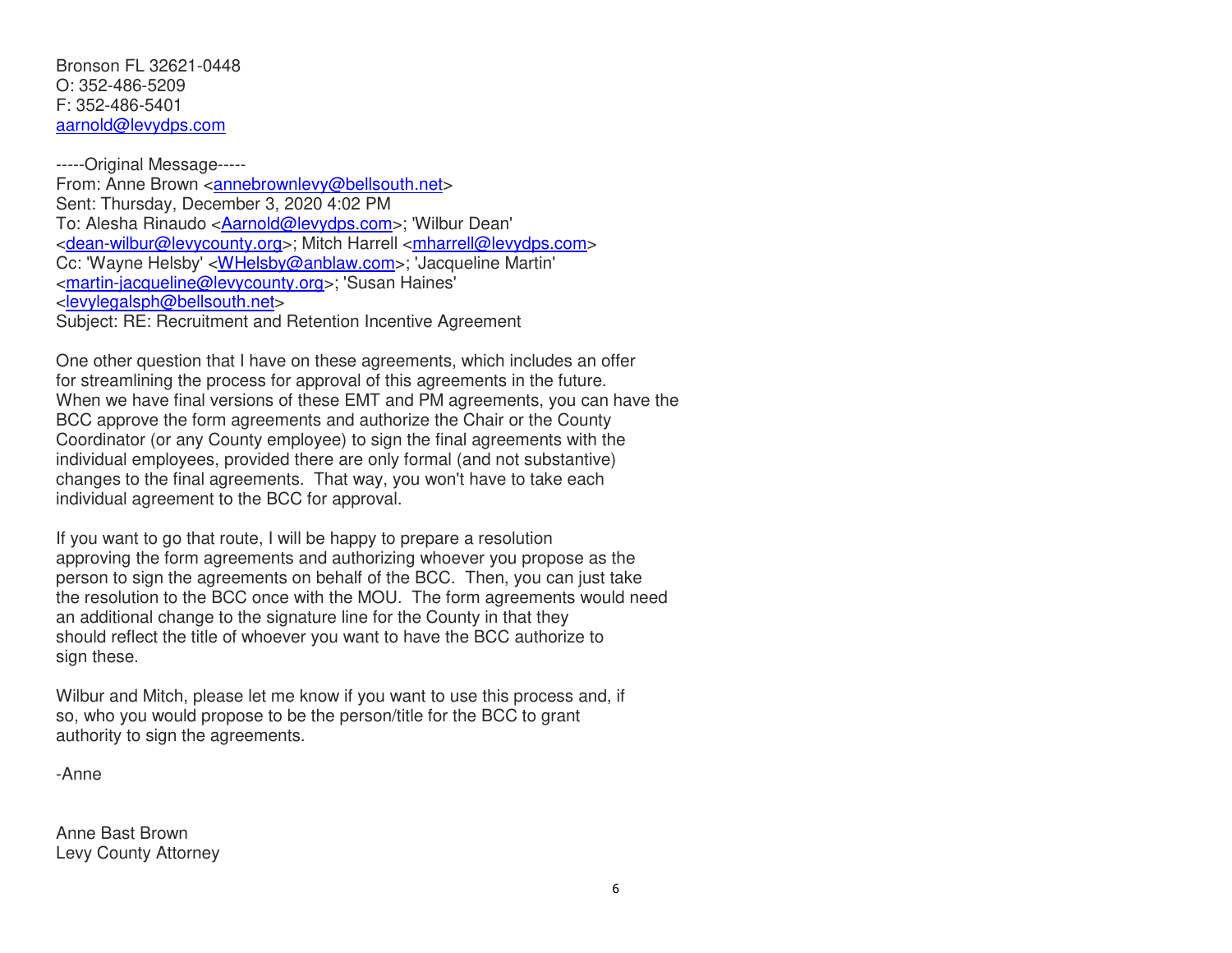612 East Hathaway Avenue Bronson, FL 32621 (352) 486-3389 (352) 486-3393 (fax) annebrownlevy@bellsouth.net

Under Florida law, email addresses are public records. Your e-mail communications may therefore be subject to public disclosure. If you do not want your email address released in response to a public records request, do not send electronic mail to this entity. Instead, you may contact this office by phone. The information contained in this email may be privileged and confidential information intended only for the entity to which it is addressed. If you are not the intended recipient, you are hereby notified that any use, dissemination, distribution, copying or taking action in reliance upon this email is strictly prohibited. If you have received this email in error, please immediately notify the sender and delete this email entirely.

-----Original Message----- From: Alesha Rinaudo [mailto:Aarnold@levydps.com] Sent: Wednesday, December 02, 2020 11:46 AM To: Anne Bast Brown (annebrownlevy@bellsouth.net); Susan Haines (levylegalsph@bellsouth.net) Cc: Wayne Helsby; Wilbur Dean; Jacqueline Martin (martin-jacqueline@levycounty.org); Mitch Harrell Subject: Recruitment and Retention Incentive Agreement

Anne,

Please see attached MOU and Employee Agreements for the Recruitment and Retention Incentive for your review. The Union advised they would be meeting on or around 12/10/20 and we would like to have this to them before that date.

Let us know your thoughts and if you have any questions.

Thank you,

Alesha Rinaudo Assistant to the Director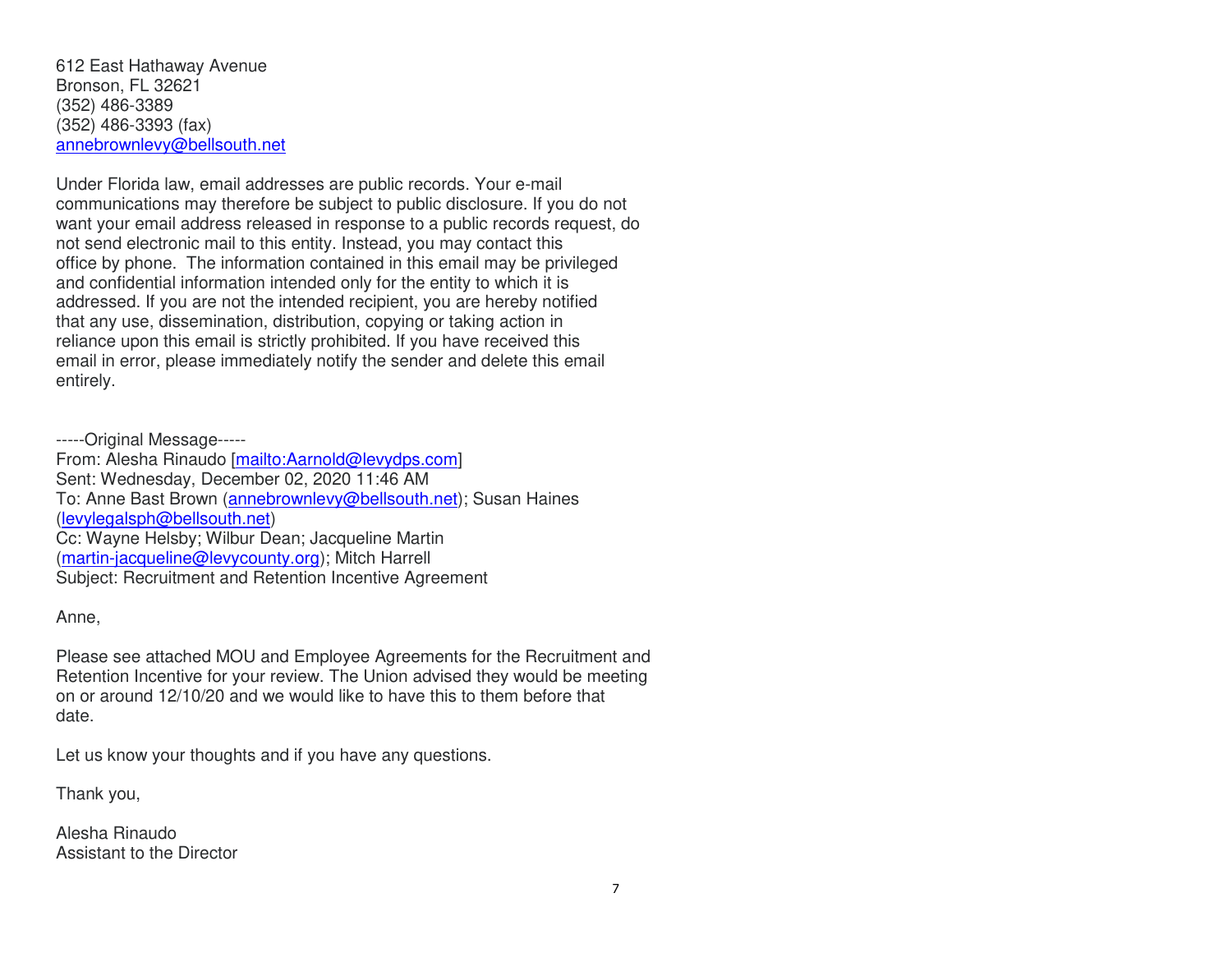Levy County Department of Public Safety PO Box 448 Bronson FL 32621-0448 O: 352-486-5209 F: 352-486-5401 aarnold@levydps.com<<u>mailto:aarnold@levydps.com</u>>

Alicia Tretheway

Procurement Coordinator/ADA Coordinator

Levy County Board of County Commission

310 School Street

P.O. Box 310

Bronson, Florida 32621

Cell: 352-441-0964

Phone: 352-486-5218, Ext 2

Fax: 352-486-5167

Connect with Levy County:

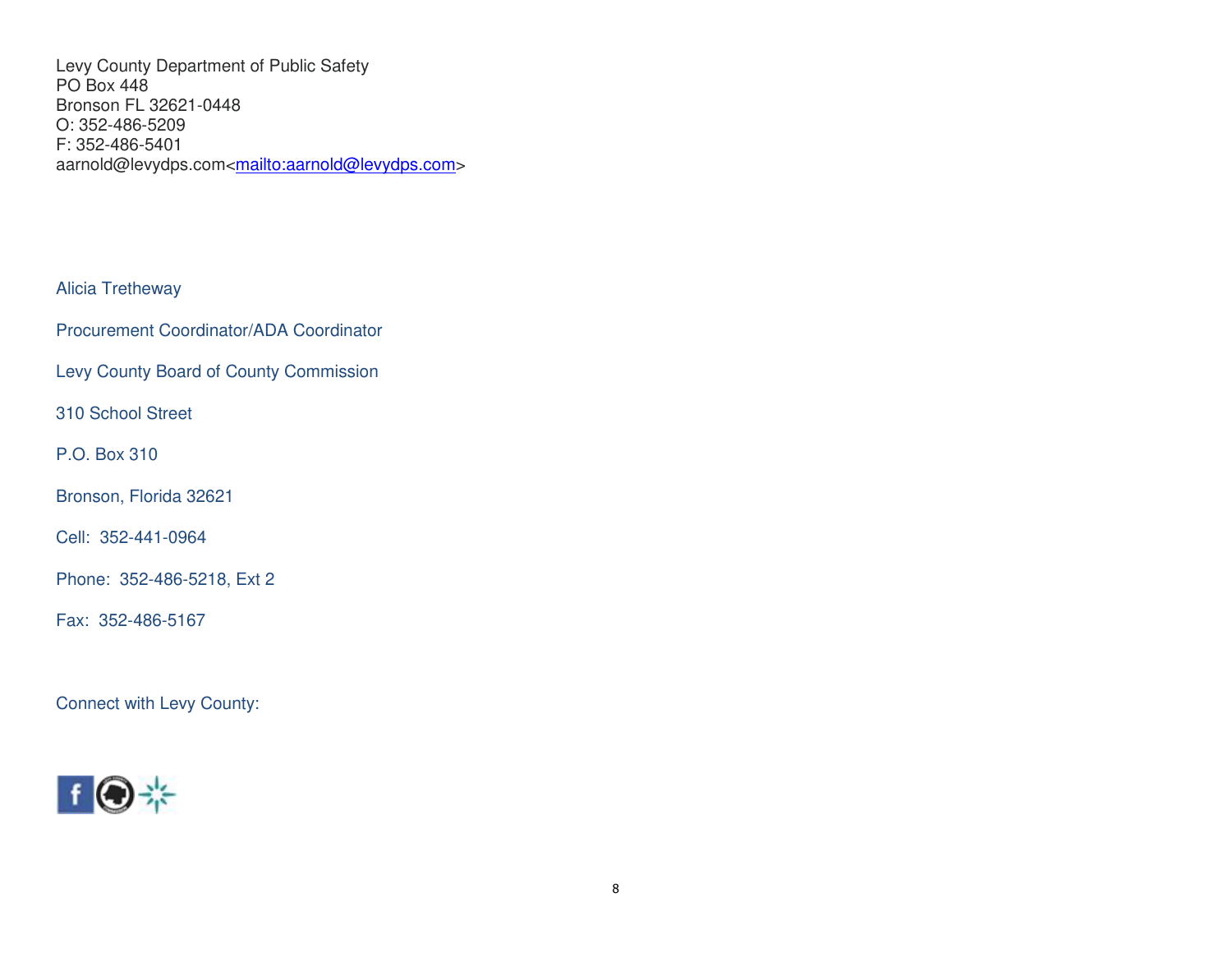Under Florida law, email addresses are public records. Your e-mail communications may therefore be subject to public disclosure. If you do not want your email address released in response to a public records request, do not send electronic mail to this entity. Instead, you may contact this office by phone. The information contained in this email may be privileged and confidential information intended only for the entity to which it is addressed. If you are not the intended recipient, you are hereby notified that any use, dissemination, distribution, copying or taking action in reliance upon this email is strictly prohibited. If you have received this email in error, please immediately notify the sender and delete this email entirely.

**From:** Katy Graves [mailto:kgraves2528@yahoo.com]

**Sent:** Wednesday, March 17, 2021 3:08 PM

To: Mitch Harrell <*mharrell@levydps.com>*; Wilbur Dean <*dean-wilbur@levycounty.org>*; LevyBOCC <levybocc@levycounty.org>; Levy County Commission District 1 <district1@levycounty.org>; Levy County Commission District 2 <district2@levycounty.org>; Levy County Commission District 3 <district3@levycounty.org>; Levy County Commission District 4 <district4@levycounty.org>; Levy County Commission District 5 <district5@levycounty.org>

**Subject:** Recruitment and Retention Incentive

To Whom It May Concern,

It was brought to my attention today the the Levy County finance department is refusing to issue separate checks for the incentive pay as per our signed Recruitment and Retention Incentive MOU. It was voted/agreed upon by my membership and the county that this money would be issued on a separate check aside the regular paychecks. The MOU states "a lump sum check, minus all normal withholdings." This money being issued on a separate check was discussed numerous times in meetings between the IAFF Local 4069, LCDPS Director Harrell and County Coordinator Dean. In the event, the county is refusing to uphold their end of the Recruitment and Retention Incentive contract and its agreed upon terms, the contract shall be considered null and void.

Katy Graves

President

International Association of Firefighters

Levy County Local 4069

P.O. Box 489

Bronson, FL 32621